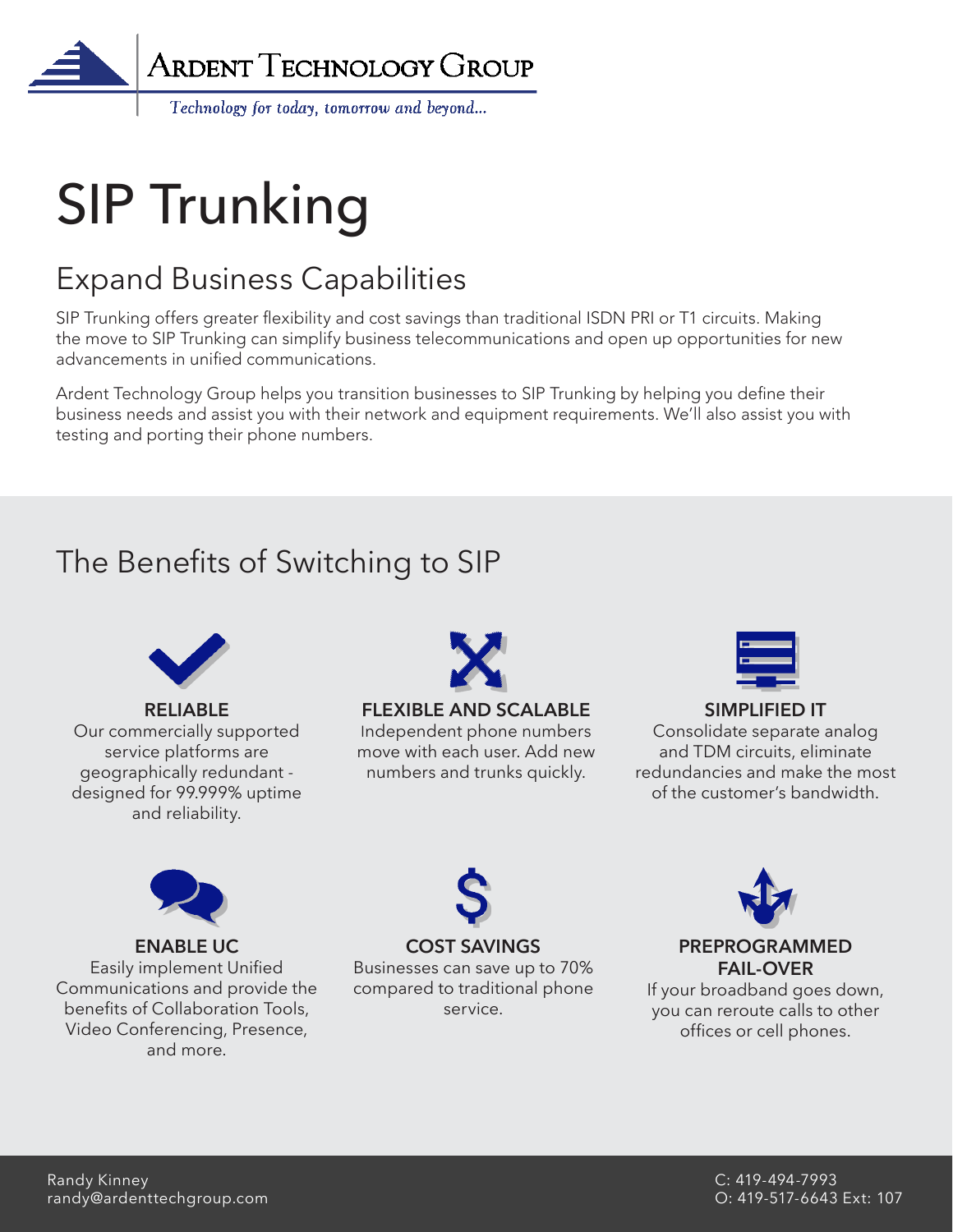

Technology for today, tomorrow and beyond...

## Scalable SIP Plans

*for businesses of all sizes*



### **BUNDLES INCLUDE:**

- Unlimited\* local and long distance for US48 and bordering Canadian Provinces White Pages listing
- Operator Services
- Inbound Caller ID Available
- E911 Compliant \*Assumes normal business use. No call centers or dialers allowed.

### **ADDITIONAL FEATURES:**

- Additional telephone numbers
- Toll Free Numbers
- Directory listing

### **METERED SERVICES**

*Available for high volume or specialized applications*

A La Carte:

- Telephone Numbers (DIDs)
- Long Distance Minutes
- Toll Free Service
- Directory Listing
- Inbound CNAM
- E-911 Location Registration
- Flexible Number Routing